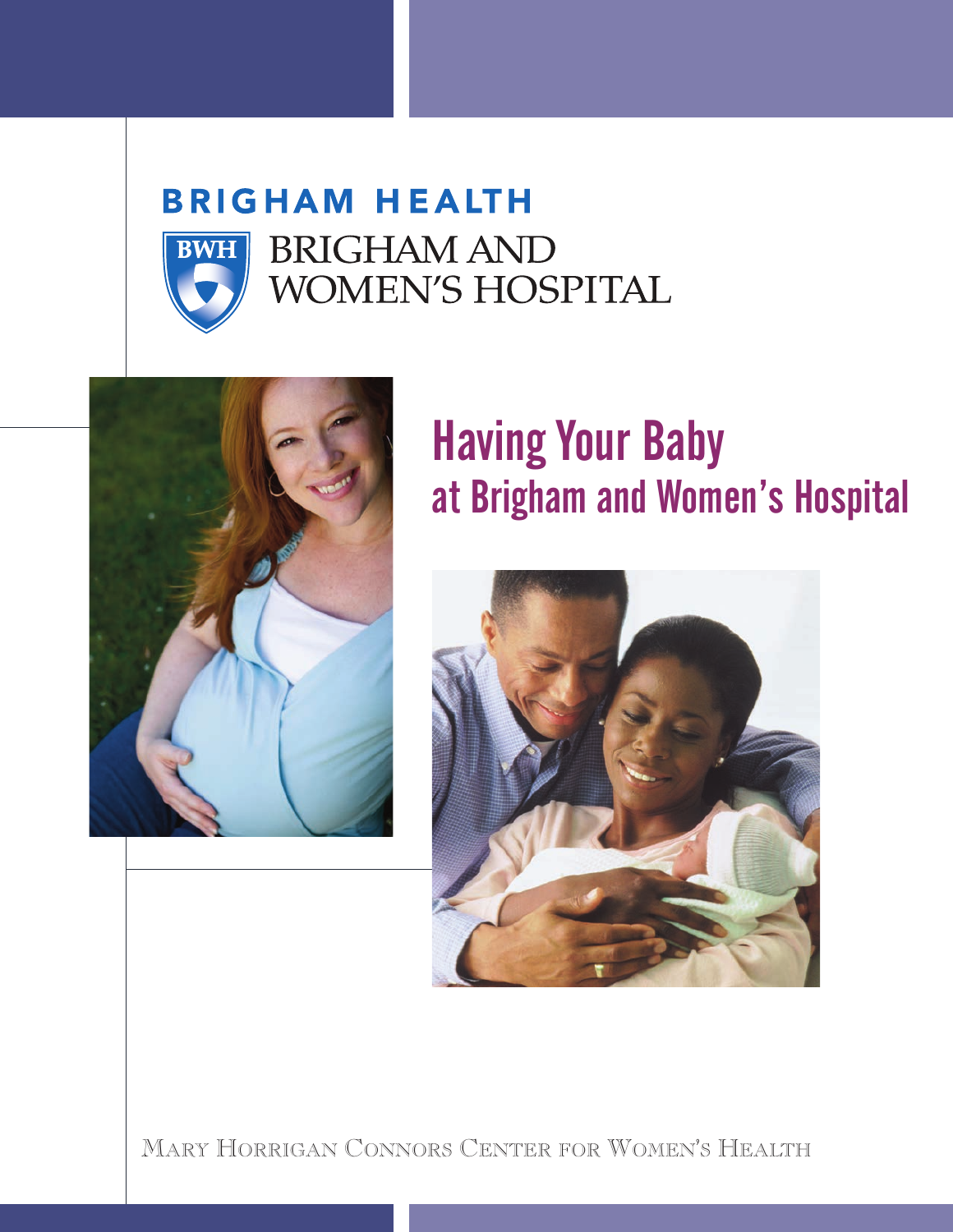## *Brigham and Women's Hospital Welcome to*

Thank you for choosing Brigham and Women's Hospital. The Center for Women and Newborns is committed to patient- and family-centered care. We recognize the importance of sharing this experience with family and friends. Our team will work with you to establish and deliver individualized care for you and your baby. We are honored that you have entrusted your care with us and will work with you to ensure a comfortable stay.

## FAMILY-CENTERED CARE

Family-centered care at Brigham and Women's Hospital is a comprehensive approach to preparing and supporting each family. This care begins with preparing you even before the arrival of your baby, with prenatal care, information and educational programs, and other services to ensure that you are well prepared for your new addition. And, after giving birth, the nurses caring for you and your baby will address your specific needs and provide information and education that will serve your family long after you go home.



### Your Checklist: What you need to do now

The obstetrical admitting packet you received contains an admitting form that should be filled out and returned in a timely manner so that we may prepare for the birth of your child. Along with general information, the form also requests information about your insurance coverage.

#### Important points about insurance:

- Be aware that insurance plans differ regarding lengths of stay for obstetric care. Check with your insurance provider for their policy on length of stay. Massachusetts State Law allows a hospital stay of 48 hours for vaginal birth and 96 hours for a cesarean birth.
- Please understand that you are ultimately responsible for payment of any service not covered by your insurance plan or any copayments required. Please contact your insurance provider to become familiar with these costs.
- Please know that no one is refused care at Brigham and Women's Hospital for lack of the ability to pay. If you have any questions about your ability to pay for your stay, call our Financial Counselors at **(617) 732-7005** or toll free at **1-866-736-1510**. They will investigate resources that may be available to you through government and private agencies.
- The hospital's pre-admission staff also may contact you prior to admission for additional information or notify you of any estimated charges.

## *Pediatrician Postcard*

Your baby must be examined by a pediatric care provider before being discharged from the hospital. The obstetrical admitting packet contains a pediatrician postcard that should be filled out and returned in a timely manner. If you have not already selected a pediatric care provider, your obstetrician or midwife can help you select one. You may also call the Brigham and Women's Hospital Physician Referral Service at **1-800-BWH-9999** for assistance.

## *Parent and Childbirth Education Classes*

The birth of your baby is an exciting experience, and we offer a number of options that allow you to participate fully and to be as prepared as possible. We offer various childbirth preparation programs as well as breastfeeding and infant care classes. For more information and to register, visit **brighamandwomens.org/baby**.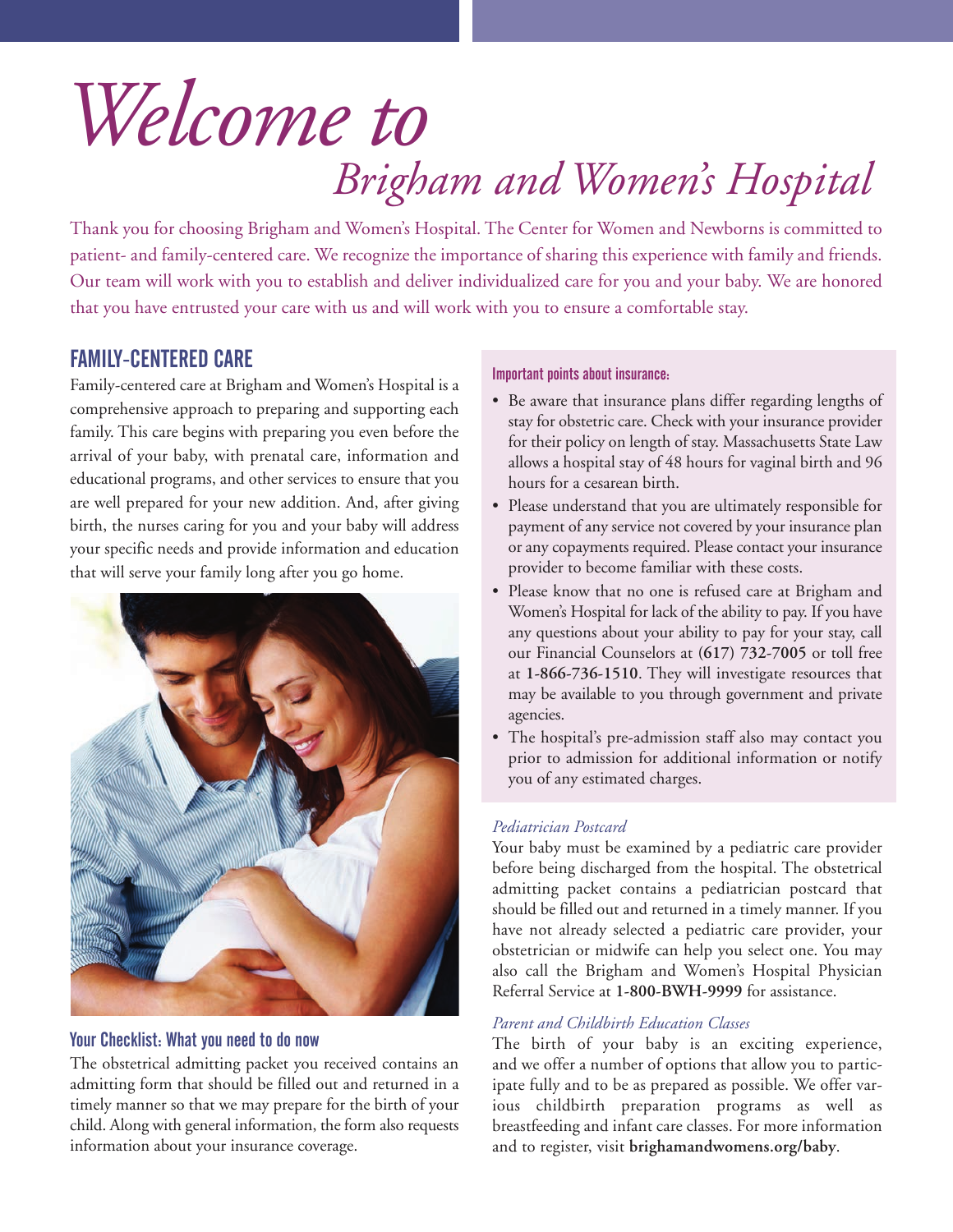#### *Health Care Proxy/Living Will*

We often receive inquiries from patients and their families about health care proxies or living wills, which are legal documents that define an individual's feelings about the extent of care they wish to receive under extenuating circumstances. For further information, call **(617) 732-7453** or visit **brighamandwomens.org/livingwills**. A form has been included in your packet.

#### Planning for Your Stay

#### *Items to Bring*

During your hospital stay, we will provide you with sanitary pads and panties, and diapers for your baby.

#### Bring only essential items, such as:

- maternity or nursing bra
- personal toiletry articles
- nightclothes, bathrobe, slippers
- eyeglasses
- personal electronic devices
- list of current medications
- small amount of money for newspapers and expanded television service
- clothing for the baby to wear on the day of discharge
- personal items for the father or partner's overnight stay

#### Do not bring:

- large amounts of cash
- **Please, do not bring any jewelry**. For your safety, it is important to remove all jewelry prior to coming in the hospital. It can cause injury and could get lost within bedding, etc.
- unnecessary charge cards
- checkbooks and other valuables
- medications, if your obstetric care provider does not specifically instruct you to bring them to the hospital

#### For your baby:

When you are ready to leave, you may dress your baby in the clothes you brought from home. Baby clothes should be washed in a mild detergent first and should include:

- undershirt
- stretch suit
- booties
- sweater
- hat
- two small receiving blankets (for support in the car seat)
- heavy blanket, depending on the outside temperature



#### Arriving at the Hospital *Valet*

For women in labor, there is valet parking at the Main Entrance of the hospital at 75 Francis Street. For more information on parking and rates, visit

**brighamandwomens.org/security**, or call **(617) 732-5877**.

#### *Obstetrical Admitting*

When you arrive at the hospital in labor, enter through the main lobby at 75 Francis Street and check in at the Obstetrical Admitting office also located in the main lobby. An admitting interviewer will complete your admission paperwork and escort you to the Center for Labor and Birth in our Mary Horrigan Connors Center for Women's Health. The obstetrical admitting staff is on-duty 24 hours-a-day and will make all the arrangements necessary for a swift and comfortable admission to the hospital.

#### Labor and Birth

After you have been admitted, you will be assessed for labor in the triage area and then admitted to a private labor and birth room which features special lighting and equipment, including a birthing bed, rocking chair and television (some of our rooms are equipped with hydrotherapy tubs for labor and are available to patients who meet certain criteria). You will be moved to an obstetrical operating room located on the labor floor only if you are having a cesarean birth or complicated birth.

#### *Obstetric Anesthesia Services*

The Obstetric Anesthesia Service provides specialized care 24 hours-a-day, 7 days-a-week.

Our obstetric anesthesiologists are available to discuss with you the different types of anesthesia that may be given during labor and birth, including traditional intravenous or intramuscular medications and regional anesthetics such as epidural anesthesia or spinal anesthesia as well as newer options such as nitrous oxide. There are many non-medical techniques that can help you during labor, including:

- breathing and relaxation techniques
- warm showers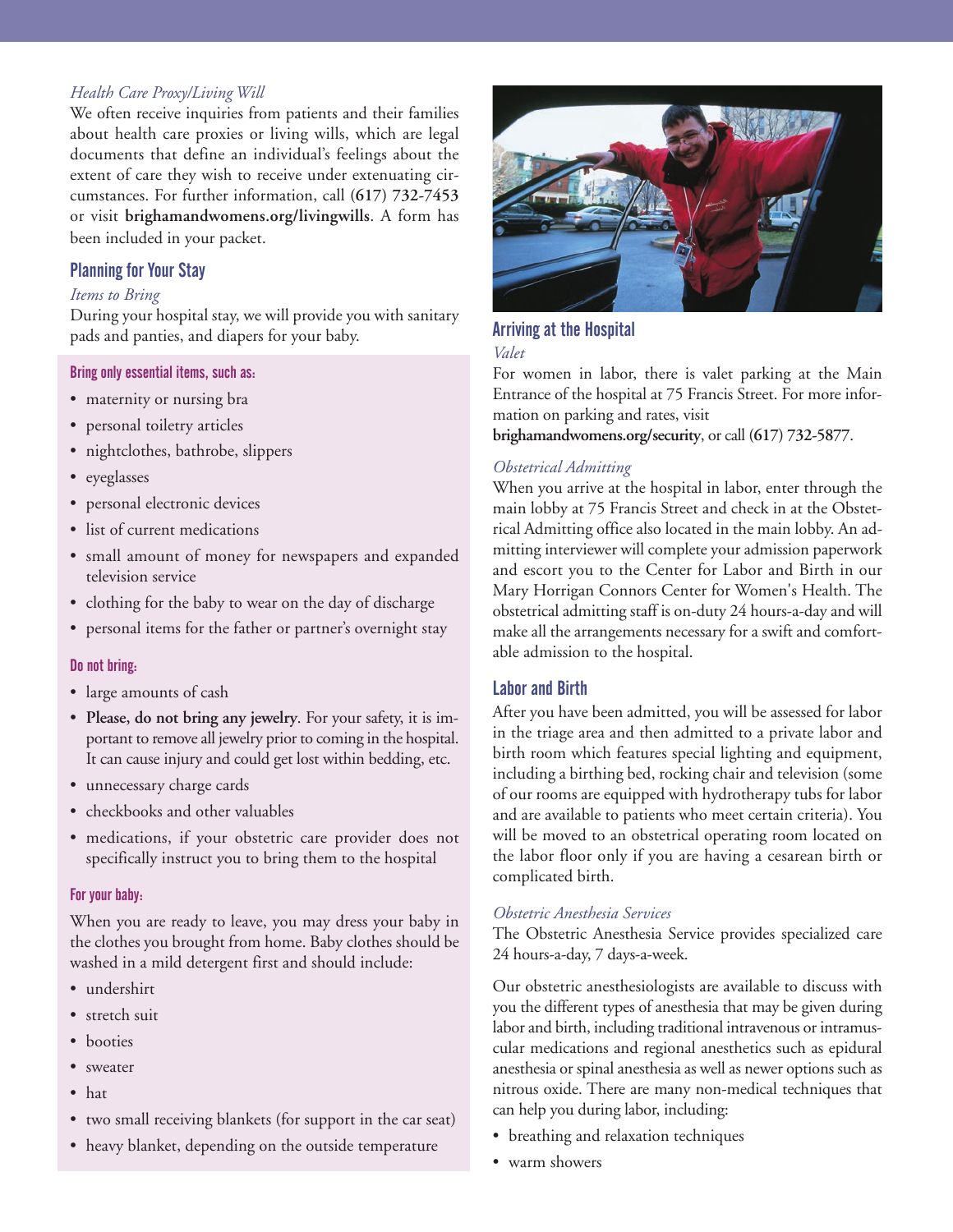- massage
- position changes

For more information on pain-free birthing, visit **brighamandwomens.org/OBanesthesia**.

#### *Partner/Support Person*

Brigham and Women's Hospital is committed to providing a safe and supportive birthing experience for expectant mothers in a family-focused care setting. We understand that, for some patients, sharing the birthing experience with family and friends provides additional special support. We encourage participation of the partner, and additional support people, if you wish. You should discuss your plans with your obstetric care provider. Visitors are encouraged to stay at home until the birth of the baby. There are waiting areas located near the CWN security desk and off the main 75 Francis Street lobby. Refer to the visitor policy in your regristration packet for additional details.

#### *Nursing Staff*

A registered nurse will be assigned to your care, providing you support throughout your delivery. Should your labor be premature, you will be initially assessed and may be transferred to our special antenatal unit for women with complicated pregnancies. There, along with a registered nurse, you will be assigned a nursing care coordinator who will coordinate your care with the medical and nursing staff.

#### *Newborn Intensive Care Unit (NICU)*

It is reassuring to know that if your baby needs intensive care, the Brigham and Women's Hospital Newborn Intensive Care Unit is one of the most advanced facilities of its kind in the country, providing specialized care for newborns throughout New England. Premature infants and other newborns with various health difficulties stay in the NICU for expert care and observation. In the NICU, your newborn will receive individualized, specialty care from a team of neonatologists (pediatricians who specialize in the care of premature and sick babies), nurses and other specialists. This comprehensive team will guide you through your newborn's stay in the NICU, communicating and educating you about your baby's progress, teaching you how to care for your baby, and providing resources to support you through this challenging time.

When your baby is ready to be discharged, the attending neonatologist will provide your baby's pediatrician with detailed medical information about your baby's NICU stay and coordinate with your pediatrician as needed for ongoing care.

#### *Postpartum Care*

After a brief recovery period in the birthing room, mom, baby and partner will be brought directly to a private postpartum room in the Center for Women and Newborns – you will not need to be separated from your baby at any time under normal circumstances. We encourage you to keep your baby in your room at all times. **However, a nursery is available for medical observation or, if you request, to care for your baby for a short period**.

During your stay you can:

- review basic care and safety with your nurse
- attend daily classes on topics including breastfeeding

#### *Newborn Tests and Vaccinations*

Screening tests and vaccinations will be based on requirements of the Massachusetts Department of Public Health and your pediatric health care provider. You will be provided with a packet when you arrive.

#### *Hearing Screening*

As part of our routine care, your baby will receive a hearing screening test before being discharged from the hospital. Please let your nurse know if you do not want your baby screened. For more information on screenings, read the Newborn Screening brochure.

#### *Circumcision*

Circumcision is the surgical removal of part of the foreskin of the penis. The decision regarding circumcision is a personal one, and parents are encouraged to discuss this decision with their obstetric and pediatric health care providers. Your obstetric care provider will ask you to sign a consent form for circumcision before the procedure.

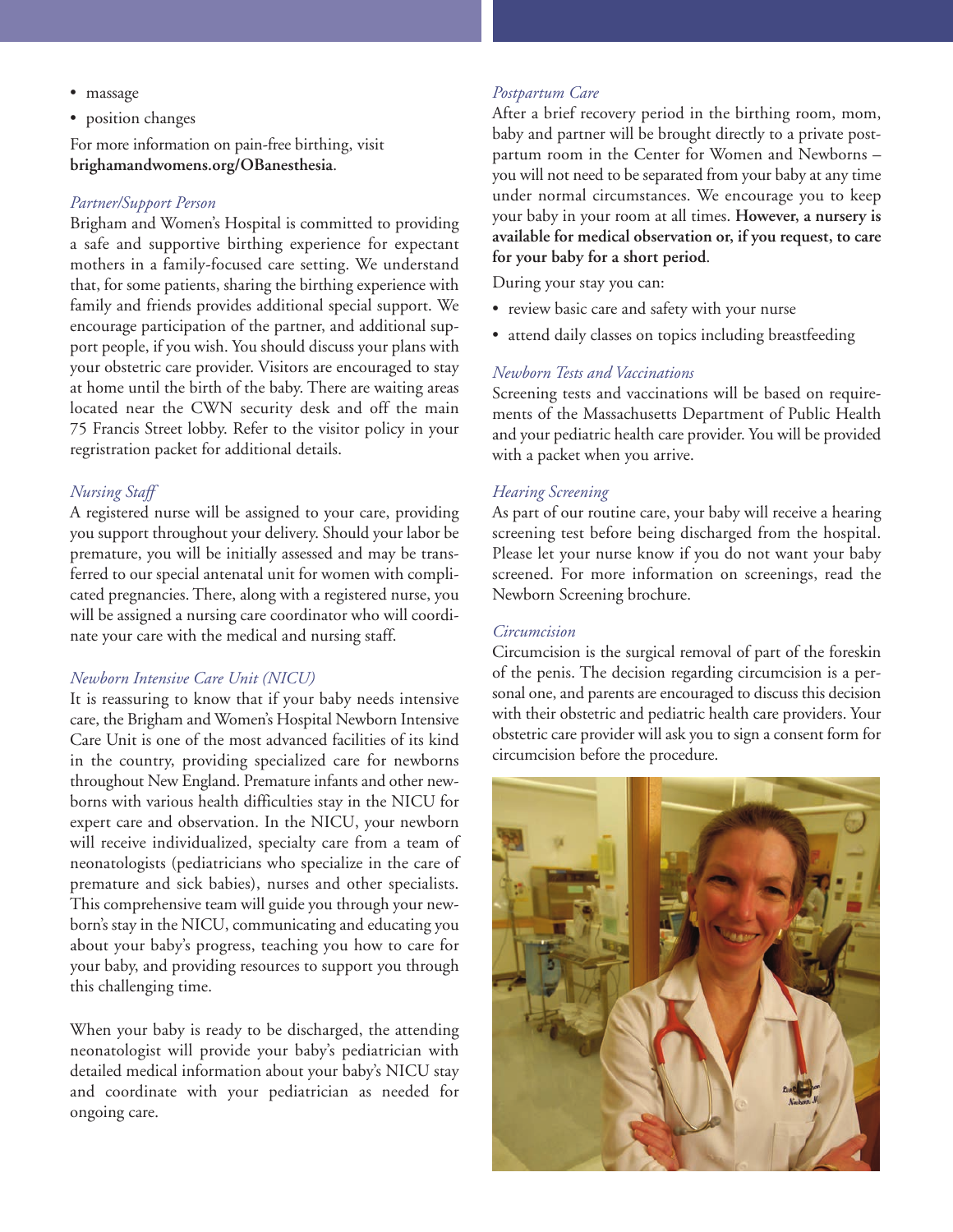

## Additional Services

#### Care Coordinator/Social Work – (617) 732-6462 or (617) 732-6469

Social workers are available to help with personal and family problems related to illness, housing, health benefits and income, and can provide counseling, evaluation and referral to a community agency. The Care Coordinator meets with all patients to review the discharge process, discuss home care options, and assist with any discharge planning. Contact your nurse or obstetric care provider to reach a social worker who is on-call for emergencies.

#### Interpreter Services – (617) 732-6639

We are committed to communicating clearly and thoroughly with all patients about the care we provide. Informing your doctor in advance about your language or hearing needs will help make you more comfortable. If you need an interpreter while in the hospital, your nurse or doctor can arrange for this service at no cost for you.

#### Lactation Support

Your nurse will assist you with breastfeeding. In addition, certified lactation consultants are available for inpatient bedside consultations for diagnosis and treatment of problems and special situations related to breastfeeding. Please ask your nurse about additional supplies and breastfeeding support equipment.

#### Patient/Family Relations – (617) 732-6636

Patient/Family Relations staff will help you communicate concerns, suggestions and compliments regarding your hospital stay and provide you with information on hospital policies, procedures and services.

## Phone Numbers – At-a-Glance

| <b>BWH Main Number</b>               | $(617)$ 732-5500   |
|--------------------------------------|--------------------|
| <b>Patient Condition Information</b> | $(617)$ 732-5500   |
|                                      |                    |
| <b>Birth Certificate Information</b> | $(617) 732 - 6108$ |
| <b>Blood Donation Program</b>        | $(617) 732 - 6620$ |
| Care Coordination                    | $(617) 732 - 6469$ |
| Family Liaison Service               | $(617) 732 - 7440$ |
| <b>Financial Counseling</b>          | $(617) 732 - 7005$ |
| Health Care Proxy/Living Will        | $(617)$ 732-7453   |
| <b>Interpreter Services</b>          | $(617) 732 - 6639$ |
| Newborn Intensive Care Unit          | $(617)$ 732-5420   |
| Notary Public                        | $(617) 732 - 6636$ |
| <b>Obstetrical Admitting Office</b>  | $(617) 732 - 4005$ |
| Parking Office                       | $(617) 732 - 5877$ |
| Patient and Family Relations         | $(617)$ 732-6636   |
| Security                             | $(617) 732 - 6565$ |
| Shop on the Pike                     | $(617) 732 - 7445$ |
| <b>TTY</b> Machines                  | $(617)$ 732-6458   |

## Watch our Online Maternity Tour

#### **brighamandwomens.org/maternitytour**

- Learn what to expect during your stay so that you can prepare for your delivery and when you go home with your new baby
- Hear our experts describe what it's like to have your baby with us
- Listen to women who have had their babies here
- Learn more about valet parking, our visitor's policy, and more
- Available in eñ espanol